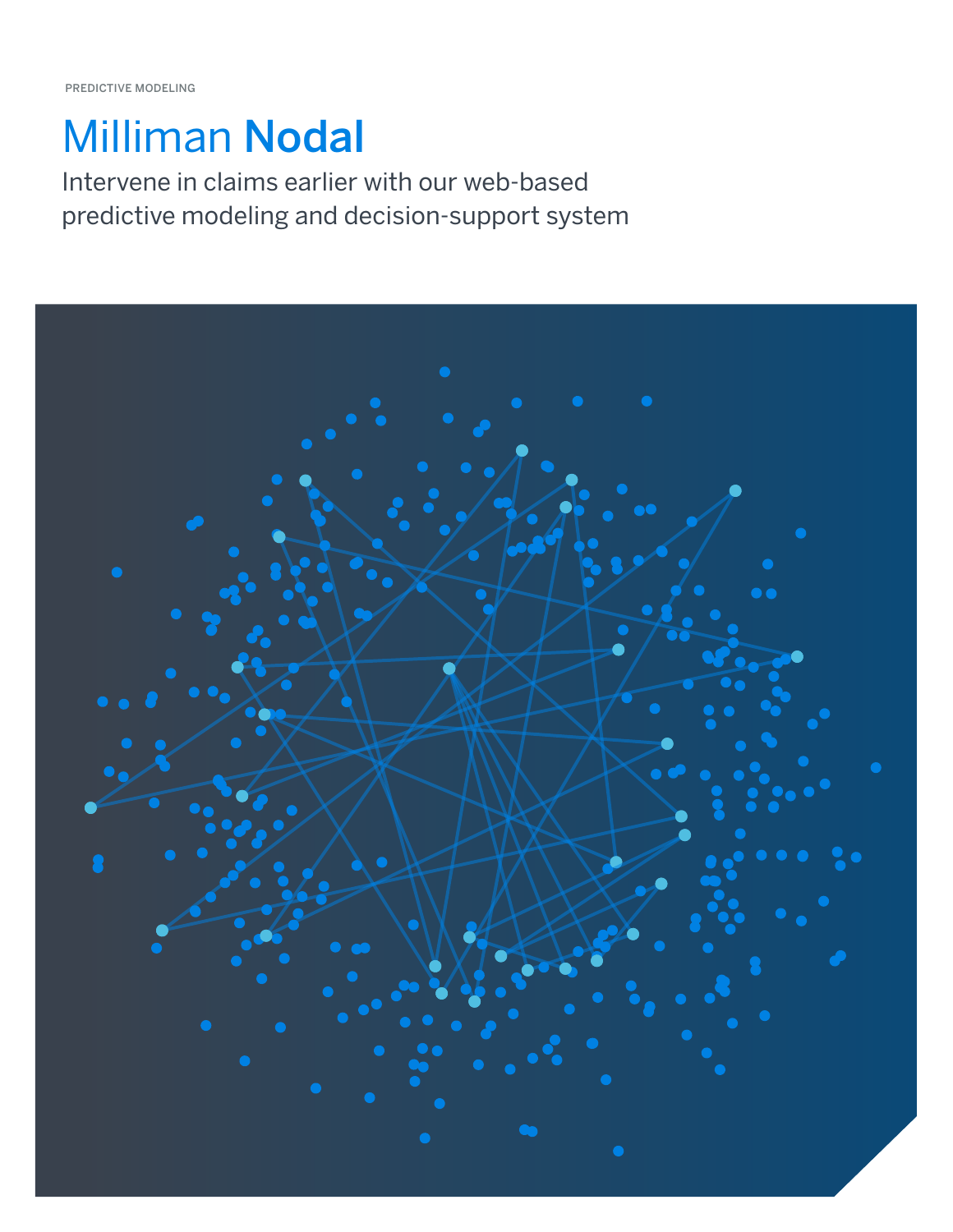OVERVIEW

# Milliman Nodal: Predictive power and efficient operations all in one package

Nodal™ is a web-based predictive modeling and decision-support system used for early claim intervention. It analyzes a wide range of claims data to predict claims that are likely to incur high costs so insurers and self-insurers can optimize management and reduce costs.

#### THE CHALLENGE

How can you get ahead of high cost claims?



Insurance and self-insured companies pay more than \$60 billion of workers compensation benefits every year. Half of these costs are for unknown high cost claims, or jumper claims, which are ideal candidates for early intervention. Less costly claims account for 75% of total claims but only 6% of the cost. How can you identify and allocate resources to manage your most crucial claims?

MILLIMAN NODAL

### Nodal highlights

# 司通信

#### **Predictive power**

Leverage unstructured data to predict and plan for volatile and high-cost claims.



#### **Efficient operations**

Identify the most important claims so you can allocate claims manager hours more efficiently.



#### **End-to-end solution**

Our team of actuaries, data scientists, programmers, and claims consultants uses data and predictive models to identify high-cost claims and monitor results post-implementation. This comprehensive approach helps clients ensure success and maximize ROI.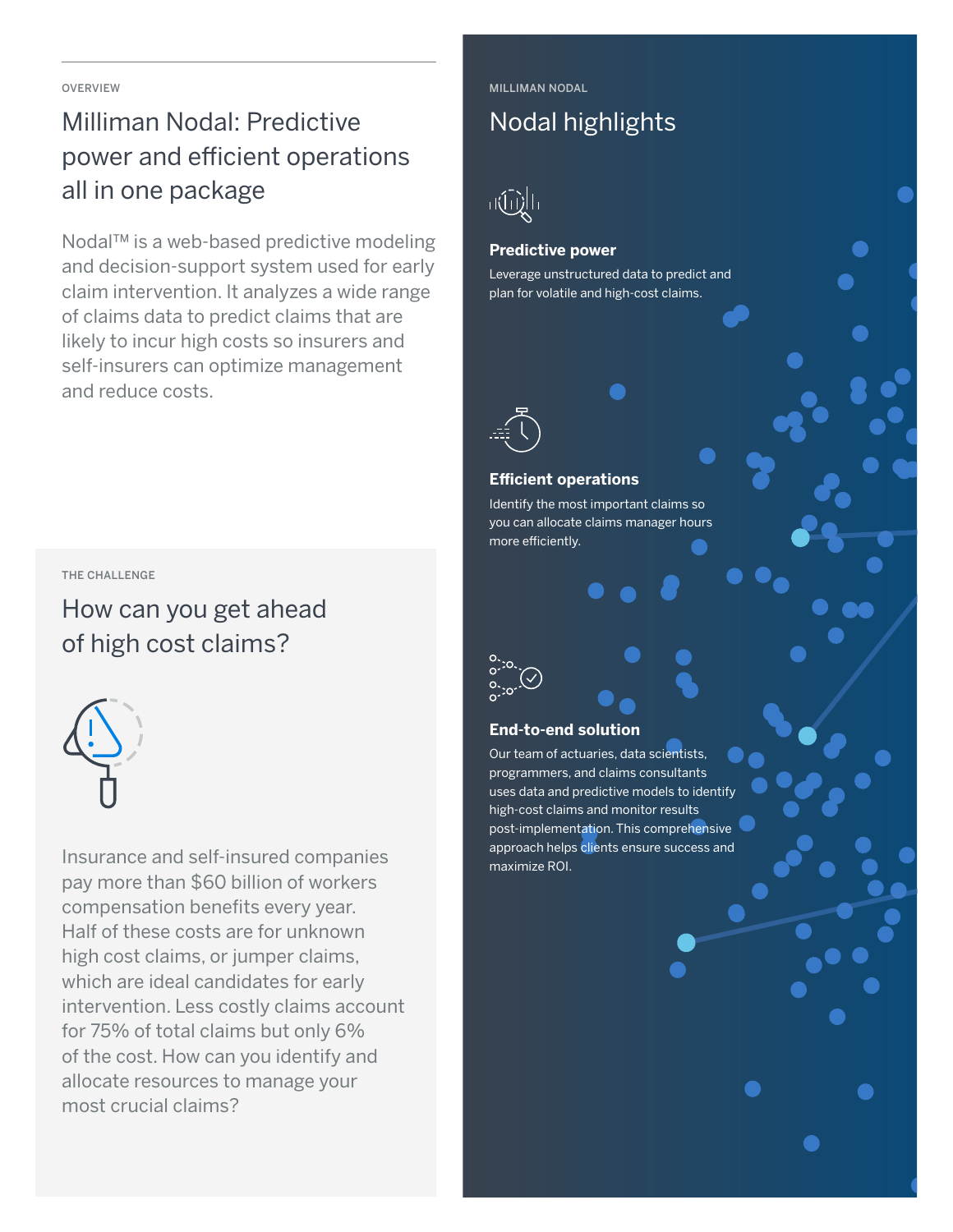#### BENEFITS

# What makes Nodal different?



#### **Reduce costs**

Reduce claim costs 3% to 10% by automating payment of low-risk claims and improving management of higher-risk claims.



#### **Easy to deploy**

Quickly gain the power of predictive analytics with a solution that is simple to implement and manage.



#### **Increase consistency**

Budget and reserve with greater confidence thanks to predictive capabilities that enable volatility management.



#### **Optimize efficiency**

Maximize the value of senior claims staff by identifying and transferring problematic claims early.

#### FEATURES

### Nodal key features



#### **Text mining**

Maximize data value by extracting information from adjuster notes shortly after the claim is reported.



#### **Built-in expertise**

Deep subject-matter experience with claims operations is designed into the model, providing accurate results without manual intervention.



#### **Rich visualization**

Dynamic data visualization helps quickly identify the most important claims and enables effective communication among individuals and departments.



#### **Independent results**

No outside service providers have a stake in the outputs, ensuring the objectivity you need to make effective decisions.



#### **Actionable output**

Nodal shows you exactly which claims to focus on in a format which is intuitive enough for anyone to use.



#### **Continuous improvement**

Performance reports enable you to analyze the effectiveness of the analyses and improve over time.